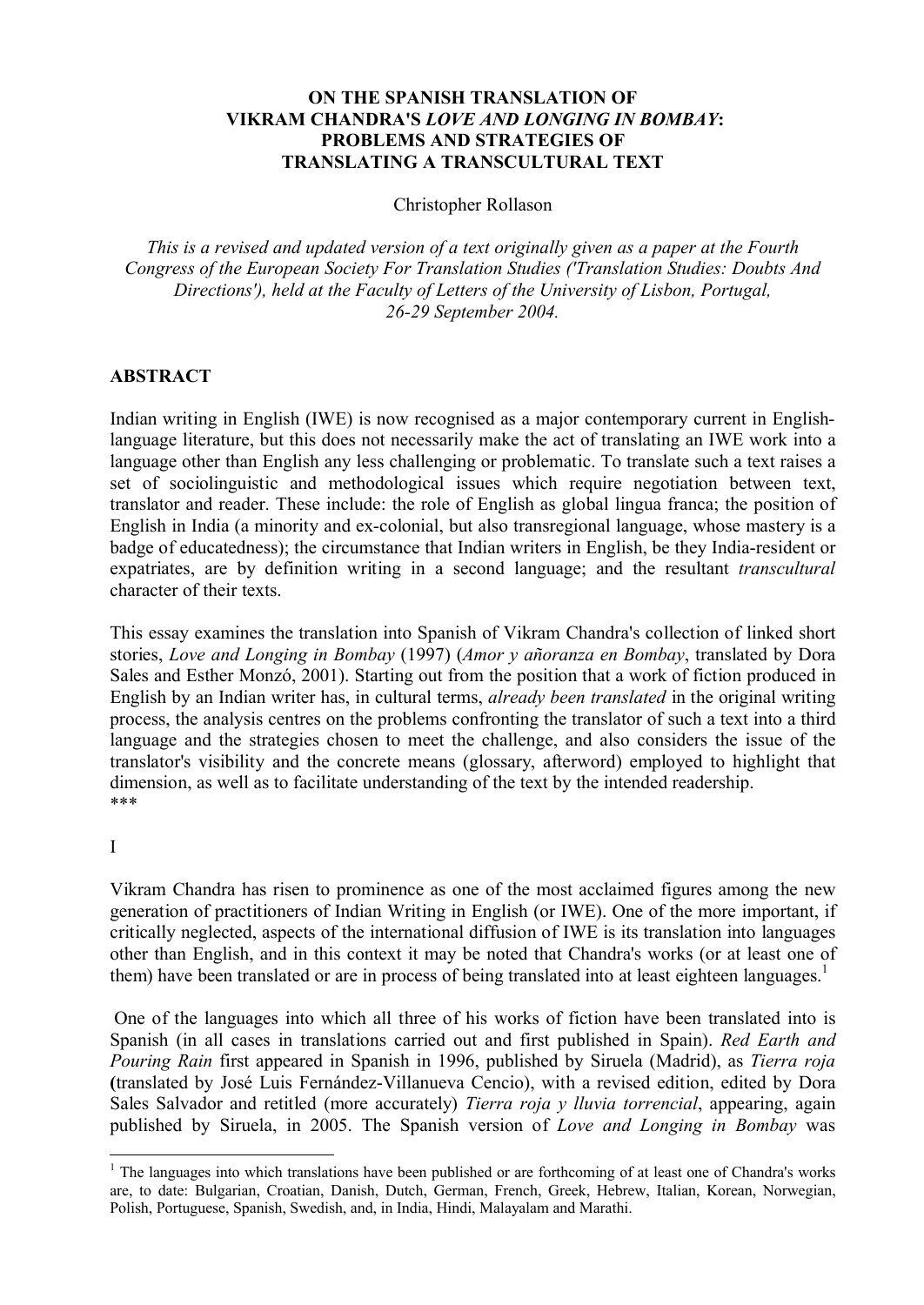published by Espasa (Madrid) in 2001 as *Amor y añoranza en Bombay*, translated by Dora Sales Salvador and Esther Monzó Nebot*.* The story so far is completed by *Juegos sagrados*, the Spanish version of *Sacred Games* translated, this time unaided, by Dora Sales and published by Random House-Mondadori (Barcelona) in 2007. It may be noted that Dora Sales, who has been involved in one way or another in the translation of all three books, has not only translated other IWE works into Spanish, 2 but is also a leading critic on Vikram Chandra, having published a major Spanish-language study, *Puentes sobre el mundo* [*Bridges across the world*] comparing Chandra with the Peruvian writer José María Arguedas, as well as numerous critical articles in both Spanish and English. 3 The present article will examine in detail *one* of the three translations of Chandra, namely that of *Love and Longing in Bombay* by Dora Sales and Esther Monzó.

The reader may be usefully reminded of some of the characteristics of this, Chandra's second work of fiction. It is not a novel, but a collection of five interlinked short stories imagined to be narrated in Bombay/Mumbai which, taken together, form a coherent whole. The stories are linked by two characters: Shiv Subramaniam, who tells the stories, and Ranjit Sharma, who relays them to the reader. They are entitled "'Dharma," "Shakti," "Kama," "Artha" and "Shanti", all after Indian philosophical concepts. The first four are told by Subramaniam, in a bar called the Fisherman's Rest, to a group of regulars, one of them Ranjit; the last, more personal tale (of how Subramaniam met his wife) he narrates in his own house, to Ranjit alone. Two of the stories – "Artha" virtually all through and "Shanti" in parts - include the direct reproduction of material earlier narrated to Subramaniam by others, and in the case of "Artha" we actually have a triple, Chinese-box narrative structure: a man named Iqbal tells the story to Subramaniam, who in turn tells it to his listeners. The imputed language - i.e. the language in which the tales 'would have been' told were the characters "real" - of the stories narrated by Subramaniam is not an Indian language but English,<sup>4</sup> allowing for snatches of dialogue, phrase or song imputedly in other languages (Hindi, Marathi, Punjabi, Urdu). As to the subject-matter of the five narratives: "Dharma" is a ghost story about a retired soldier; "Shakti" concerns the rivalry between two high-society wives; "Kama" is a detective story without a solution touching on Bombay's louche underbelly and pinpointing Hindu extremism; "Artha" combines a similar unresolved mystery with the more contemporary themes of IT and gayness; while "Shanti," for the most part set not in Bombay but at a provincial railway station (at Leharia, an imaginary locality in Madhya Pradesh),<sup>5</sup> recounts how Subramaniam's future wife won his heart by her own storytelling skills. In the present analysis, for the sake of convenience passages will be sourced to the individual stories, and certain specific comments will focus on particular stories, but a linear story-by-story approach will not be taken - this too in view of what is certainly the underlying coherence of Vikram Chandra's text, seen as a whole.

#### II

Before entering on a detailed discussion of the translation, it is necessary to situate the two texts - original and translation - as, respectively, an instance of IWE and a product intended for a Spanish-speaking readership. The second aspect, that of the recipient culture or cultures, will be looked at first. It is worth stressing the vital need for a translation of quality, on the Hispanophone market as on any other. As a commentator on literary translation, Piotr Kuhiwczak, has pointed out, "in most cases readers of translations are monolingual, and will not

<sup>2</sup> Dora Sales has also translated works of fiction by Manju Kapur and Vandana Singh. For a general discussion of the issues involved in translating IWE, including reference to Chandra, see her essay "La experiencia de traducir literatura de la India" (see Works Cited).

<sup>3</sup> These include an article of 2002 on *Love and Longing*, "Vikram Chandra's *Love and Longing in Bombay*: The Order of Emotion" (see Works Cited).

<sup>4</sup> Information kindly supplied by Vikram Chandra.

<sup>&</sup>lt;sup>5</sup> Information kindly supplied by Vikram Chandra.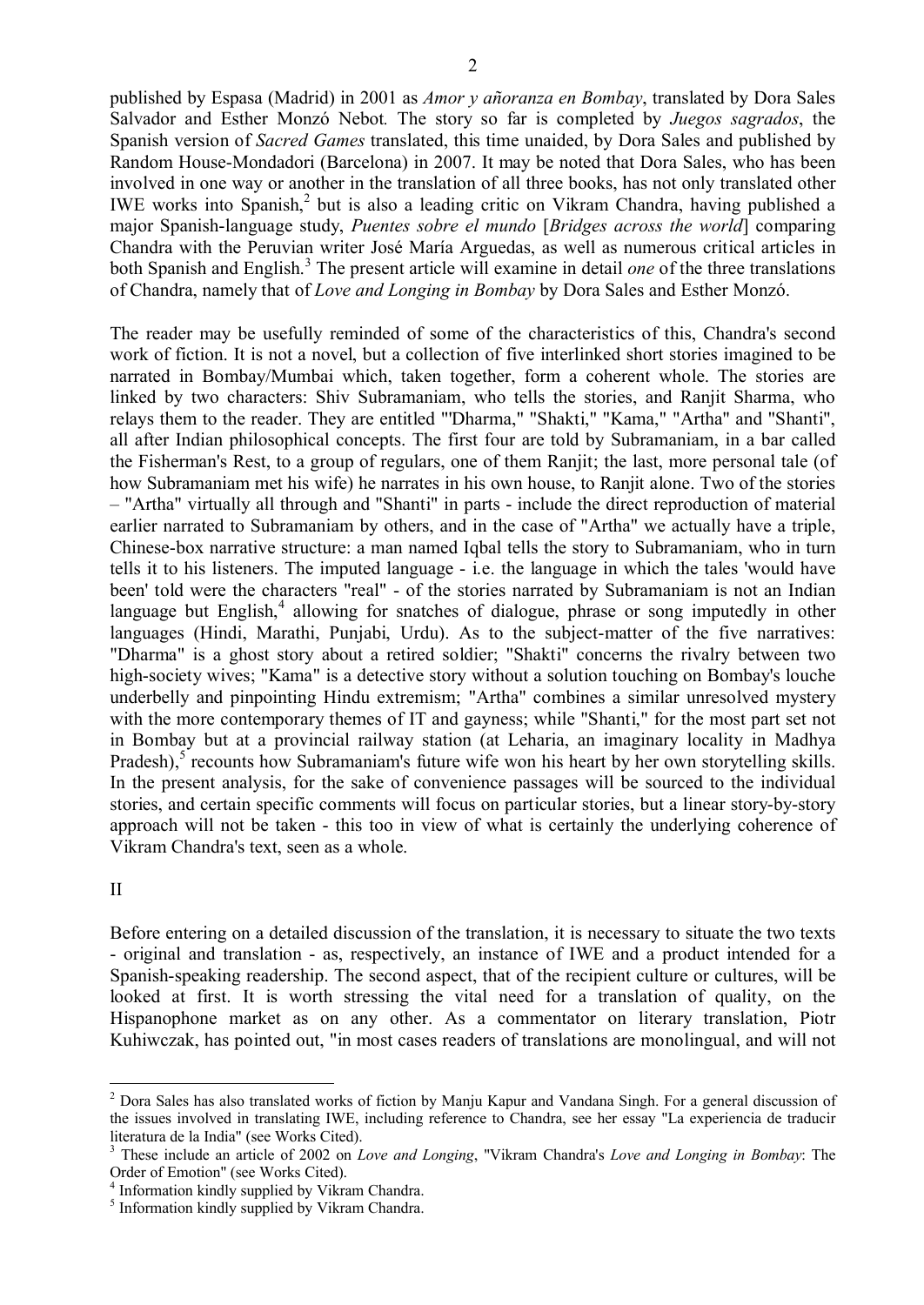compare the translation with the original": hence, he argues, "translators are responsible for the quality of the texts."<sup>6</sup> The challenge is thus substantial, and should be borne in mind for the comments that follow.

By now, a considerable number of recognised IWE authors, both India-resident and expatriate, have been accepted into the Spanish-language literary market. A translation of an IWE text into Spanish is no longer perceived as an exotic event, though by contrast translations of contemporary literature from Indian languages proper into Spanish remain a comparative rarity (the situation is different for translations of the great Sanskrit classics, albeit those translations have often been done indirectly through English).<sup>7</sup> Certainly, things are very different in Spain from how they are in France, where there is an established tradition of (usually) direct translation from Indian languages.<sup>8</sup> At all events, it is today Spain, the world's eighth-biggest economy, that plays the role of translation motor for the entire Spanish-speaking world. Translation rights are generally sold once and then acted on in Spain, rather than in any Latin American country: the resultant translations are then exported to the various Latin American markets, although there may in some cases be a separate but identical, say, Mexican edition of a translation published from Spain. The IWE figures, India-resident or expatriate, who have by now had works translated into Spanish include such names as (male) Mulk Raj Anand, Amitav Ghosh, Rohinton Mistry, Kiran Nagarkar, R.K. Narayan, Salman Rushdie, and Vikram Seth, and (female) Anita Desai, Kiran Desai, Githa Hariharan, Manju Kapur, Gita Mehta, Suniti Namjoshi, Anita Nair, Arundhati Roy, Sunny Singh and Vandana Singh.<sup>9</sup>

The present translation is published in Madrid and intended for a market located in the first place in Spain. Appearing under the imprint of a major Spanish publisher, it is also exportable to up to eighteen Latin American republics plus, potentially, the Hispanic communities in the US (including Puerto Rico), as well as expatriate Hispanophone communities in Europe and elsewhere. The Spanish deployed by the translators is the Spanish of Spain, but is of course fully comprehensible to Latin American and US-Hispanic readers within the context of international standard Spanish. It needs to be pointed out that even if we consider Spain alone, the very concepts of "Spain" and "Spanish" are problematic: Spain has four official languages - Spanish, Catalan, Galician and the non-Romance Basque - and many inhabitants of some of what are called the "nations and regions of the Spanish state" view the terms "España" and "el español" as politically incorrect and insist on using "el Estado español" ('the Spanish state') and "el castellano" (Castilian). This linguistic pluralism or particularism affects the translation market in Spain, especially in Catalonia, where the Spanish version of a foreign-language book often has to compete with the Catalan version, and it is not uncommon for both language versions to appear simultaneously. In the case of IWE, this has happened with Rushdie and Anita Desai, although no work by Vikram Chandra has yet appeared in Catalan. Where no Catalan translation exists of a book, Catalans who read the Spanish version could be considered as second- rather than firstlanguage readers. Across the Atlantic, it would be false to speak of a homogeneous "Latin

<sup>6</sup> Kuhiwczak, "The Troubled Identity of Literary Translation,", 116.

<sup>&</sup>lt;sup>7</sup> For the situation regarding Spanish-language translations of classical Indian literature, see Dora Sales, "La experiencia de traducir literatura de la India" and Ramon Bassa i Martín, "La sombra del elefante," both *passim*.

<sup>&</sup>lt;sup>8</sup> For the situation in France, see the list of subcontinental works of fiction translated into French from both English and Indian languages, prepared by the Municipal Library of Paris and reproduced in Rajesh Sharma, ed., *Les Belles Étrangères: 20 écrivains indiens* (2002), 279-287. Bassa i Martín states that a contemporary Hindi-language novel, *Kali-Khathâ: vâya bâipâs* (1998) by the Kolkata-born woman writer Alka Saraogi, appeared in Spanish in 2004 as *Escuchando el corazón de Calcuta*, but indirectly translated from French (Bassa i Martín, 29). From the Indian side, a selection of Bengali-language short stories by various authors has appeared in a Spanish translation by Javier Fruns and Aparajit Chattopadhyay, as *Cuentos de Calcuta* (see Works Cited).

<sup>&</sup>lt;sup>9</sup> Also (non-exhaustive list): (male) Amit Chaudhuri, David Davidar, Manil Suri and Ardashir Vakil; (female) Anita Rau Badami, Rupa Bajwa, Chitra Banerjee Divakaruni, Abha Dawesa and Kawita Daswani (information (mostly) from Dora Sales, "La experiencia de traducir literatura de la India" and Ramon Bassa i Martín, "La sombra del elefante," both *passim*. Bassa i Martín further supplies a list of IWE writers translated into Catalan.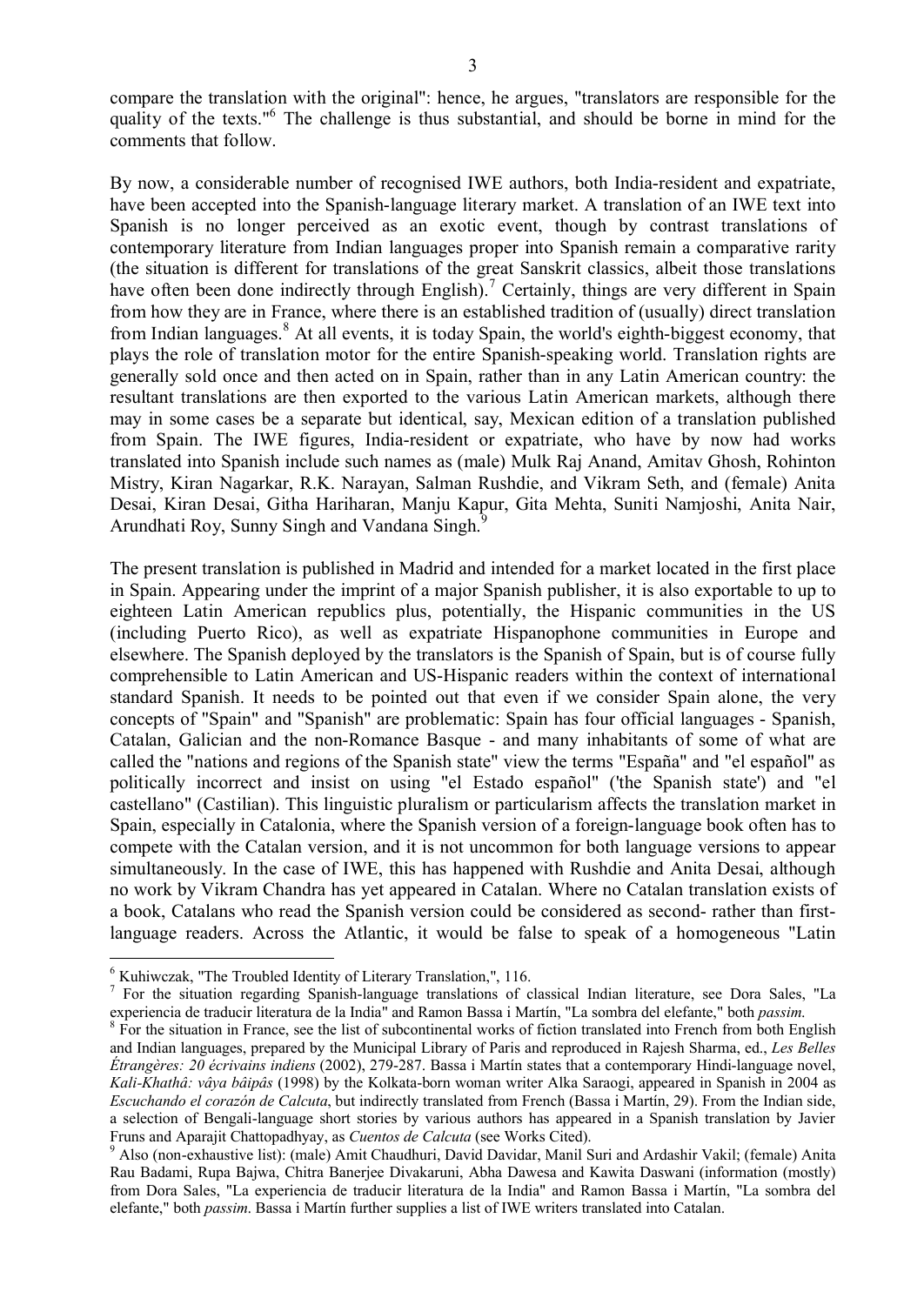4

American book market": Mexico is not Argentina and Argentina is not Peru, nor is there any guarantee that a given translation will reach every one of the smaller Hispanophone countries. Indigenous languages such as Quechua in Peru also, as in Spain, constitute some readers of a Spanish translation as second-language readers. All in all, what needs to be stressed is that the cultural context which defines the readership of an IWE text translated into Spanish is no less complex and discontinuous than that which produced the original: translation is never a neutral or transparent act.

## III

*Love and Longing in Bombay* is here translated into Spanish from English, but the Englishlanguage status of the original is scarcely unproblematic. English has been present in the subcontinent for some 400 years, but its systematic use may be dated to 1835 and Thomas Babington Macaulay's celebrated "Minute on Indian Education". This document, written in the British epoch by Macaulay in his capacity as a member of the Supreme Council of India and President of the Committee of Public Instruction, set out a blueprint for the organised teaching of English to India's native elite. The declared aim was to create "a class who may be interpreters between us and the millions whom we govern; a class of persons, Indian in blood and colour, but English in taste, in opinions, in morals, and in intellect." This formulation is famous enough, but it should be noted that Macaulay was not promoting English against Hindustani, Bengali and other vernacular languages, but, rather, against the more classical claims of Sanskrit, Persian and Arabic. Indeed, his text goes on to suggest that the use of English will have a trickle-down modernising effect on the vernacular languages (misleadingly termed "dialects"): "To that class we may leave it to refine the vernacular dialects of the country, to enrich those dialects with terms of science borrowed from the Western nomenclature, and to render them by degrees fit vehicles for conveying knowledge to the great mass of the population." Macaulay further, interestingly, affirms that many educated Indians already have a highly sophisticated grasp of English, extending to the technical and the literary and permitting the understanding of "even the more delicate graces of our most idiomatic writers": "There are (…) natives who are quite competent to discuss political or scientific questions with fluency and precision in the English language  $(\dots)$  Indeed it is unusual to find, even in the literary circles of the [European] continent, any foreigner who can express himself in English with so much facility and correctness as we find in many Hindoos;"<sup>10</sup> Here we may note that Chandra Bhan Prasad, a leading Dalit commentator and columnist,<sup>11</sup> has recently enlisted Lord Macaulay on the side of his own minority group, suggesting that "the full text of Macaulay's Minute shows him passionately arguing for modern scientific education for native Indians."<sup>12</sup> Indeed, in a surprising parallel, Karl Marx, a writer not often linked with Macaulay, noted in an 1853 article the rapid progress being made by Indians in both science and engineering and in mastery of English – declaring, in terms recalling Macaulay's, that "a fresh class is springing up, endowed with the requirements for government and imbued with European science," and predicting that India would in time reclaim its due place in the world economic system: "We may safely expect to see, at a more or less remote period, the regeneration of that great and interesting country."<sup>13</sup>

Be it as it may, Macaulay's proposal was acted on by the British authorities and led to the establishment of English-medium schools and universities in the subcontinent. The results are patent today: half a century and more after the departure of the British, India uses English not less but more than it did under the Raj - albeit voluntarily, and no longer precisely the same

<sup>10</sup> Macaulay, "Minute on Indian Education," *passim*.

<sup>&</sup>lt;sup>11</sup> Since 1999 Chandra Bhan Prasad has been the author of a weekly column on Dalit issues in Delhi's longestablished newspaper *The Pioneer*. His columns are collected in *Dalit Diary* (2004).

<sup>&</sup>lt;sup>12</sup> Prasad, "The 'impure' milk of Lord Macaulay," 94.

<sup>&</sup>lt;sup>13</sup> Marx, "The Future Results of British Rule in India" (Internet reference; original text in English).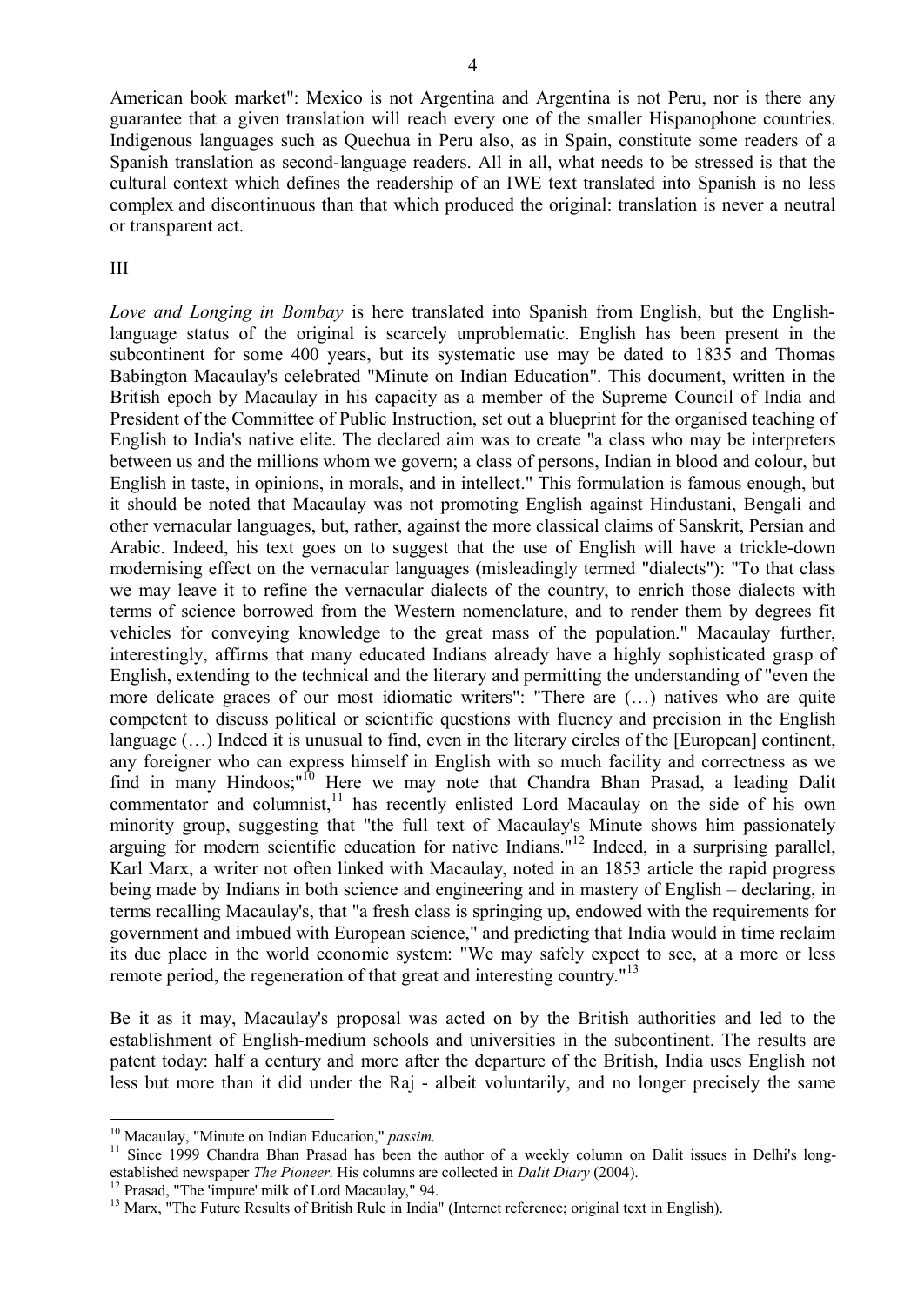English. The elite continue to attend English-medium schools, university education in most subjects is typically in English, the major newspapers are in English, and India's current software and outsourcing boom has much to do with its graduates' facility in that language. Article 343 of the Indian Constitution (first framed in 1950) states in its first paragraph: "The official language of the Union shall be Hindi," but goes on to add in the second paragraph: "For a period of fifteen years from the commencement of this Constitution, the English language shall continue to be used for all the official purposes of the Union for which it was being used immediately before such commencement," and, in the third paragraph: "Parliament may by law provide for the use, after the said period of fifteen years, of .. the English language … for such purposes as are specified in the law." $14$  In other words, the constitutional text opened the possibility of dropping English from 1965, while simultaneously maintaining the alternative option of continuing to use it indefinitely. More than half a century on from Independence, it is the latter option which has prevailed.

At the same time, those who use English remain a quantitatively large but proportionately small minority of the population. Estimates of the percentage who use English (depending obviously on what that means, in terms of sociolinguistic context, active versus passive, spoken versus written, degree of competence, etc) vary enormously, ranging from 2-4% to 10-20%. Among current authorities, David Graddol states that "India contains a significant proportion of the world's speakers of English as a second language, but estimating the number of L2 speakers of English there is difficult," and, while noting that "most linguists … seem to agree that around 4% of the Indian population speaks English as a second language," nonetheless contends that "there is evidence … that the number … is higher than this," even positing a figure approaching 20% for those "confident of speaking" the language.<sup>15</sup> Another expert, Tom McArthur, suggests that "there may well be c. 100-200 million people using the language regularly" and that "an expanding middle class increasingly uses it, and seeks it for their children, and for that group 10% of the population is not an unlikely base figure." <sup>16</sup> As far as objective data are concerned, the 1991 census gives a mere 178 598 (or 0.021% of the population) declaring English as their first language, but for the proportion of the total population with English as their second or third language, offers figures of 8% and 3.1% respectively.<sup>17</sup> This would give some 90 million English speakers, i.e. considerably more than the total in the UK.

It may be added that, while India's 1991 census listed no less than 1576 mother tongues,  $18$  and today 23 languages (22 "scheduled languages" plus English as "associate official language") are recognised as official, in India as a whole no language - and that includes Hindi<sup>19</sup> - is spoken as a first language by an actual majority of the population: thus, if English is a minority first language, so too are all the others! Meanwhile, English, the former colonial language, has over time been appropriated and adapted to specifically Indian ends of nationwide diffusion and communication, with a free admixture of terms from autochthonous languages. Its mastery has

<sup>&</sup>lt;sup>14</sup> Constitution of India (Internet reference).

<sup>&</sup>lt;sup>15</sup> Graddol, "The Decline of the Native Speaker," 159-160.

<sup>16</sup> McArthur, *Oxford Guide to World English*, 312.

<sup>&</sup>lt;sup>17</sup> See: www.censusindia.net/cendat/language/lang1.html, and: Asunción Moreno et al., "Collection of SLR in the Asian-Pacific area", 2004, http://lands.let.kun.nl/literature/heuvel.2004.2.pdf (SLR = Spoken Language Resources). <sup>18</sup> See Office of the Registrar General, India, *Census of India 1991* (cf. Works Cited).

<sup>&</sup>lt;sup>19</sup> The 1991 census states that Hindi is spoken as a mother tongue by 22% of the population, and also lists what then numbered 18 "scheduled languages" (including Hindi and Sanskrit). English is not a "scheduled language", but has the constitutional status of "associate official language" alongside Hindi, and is also an official language in some states. The term "scheduled languages" refers to the languages listed in the "Eighth Schedule" appended to the Indian Constitution. These languages originally numbered 14, and after several constitutional amendments now number 22. The most recent amendment, proposed in 2003 and passed in 2004 - as part of *The Constitution (Ninety-Second Amendment) Act* **-** added four new languages. See: Mallikarjun, "An Exploration into Linguistic Majority-Minority Relations in India"; also, the Ninety-Second Amendment text at: <http://164.100.10.12/coiweb/amend/amend92.htm>.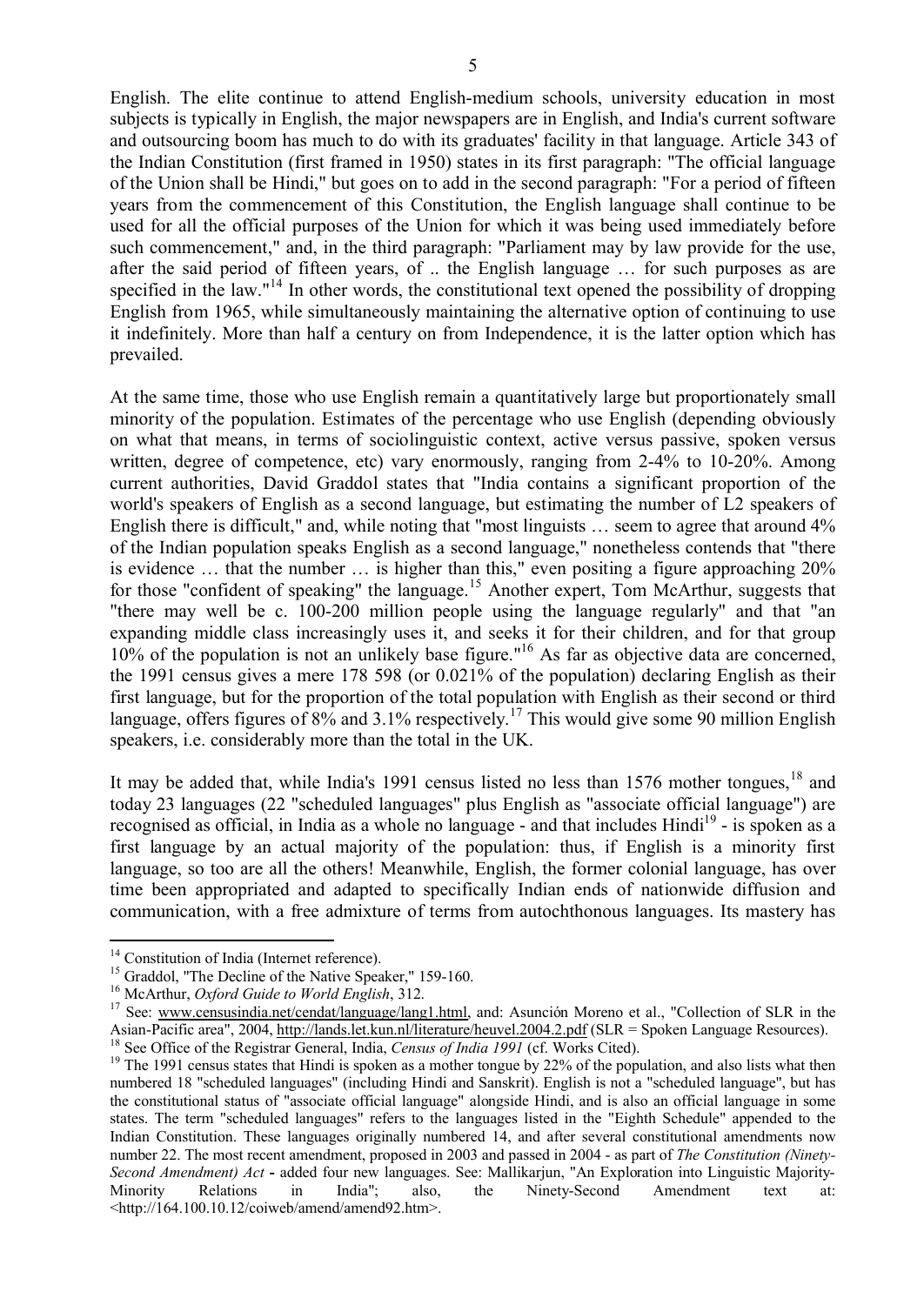become, for better or worse, a badge of educatedness. At the same time, Indian English continues, vindicating Macaulay, to draw, to an often surprising extent, on a whole stock of British idioms (not always current in the UK), and ends up as, all in all, a brand of secondlanguage-speaker English that frequently appears, in its resourcefulness and raciness, as quite as fully developed and internationally acceptable as any native-speaker variety.

One manifestation of Indian English is the literary phenomenon known as Indian Writing in English. India is, after the US and the UK, the world's third-largest producer of English-language books, and in the literary field there is a constant stream of fiction written directly in English by both India-resident and expatriate writers. The language used tends to be a variant of International Standard English with a marked tendency to hybridity, combining native words and expressions and local English coinages with eminently British, Raj-inherited idioms and, today, a rising number of Americanisms. The debate continues to rage in literary circles as to whether English is by now an "Indian language" or not. Raja Rao, one of the pioneers of IWE, famously argued in 1938, in the preface to his Gandhian novel *Kanthapura*, for an English adapted to Indian conditions: "English is not really an alien language to us. It is the language of our intellectual make-up - like Sanskrit or Persian was before - but not of our emotional make-up. We are all instinctively bilingual, many of us in our own language and in English. We cannot write like the English. We should not. We can only write as Indians (…) Our method of expression … will some day prove to be as distinctive and colourful as the Irish or the American."<sup>20</sup> Salman Rushdie, in an essay of 1983, went further, stressing the role of English in India as a bridging language between communities and regions, and arguing that "the children of independent India seem not to think of English as being irredeemably tainted by its colonial provenance. They use it as an Indian language, as one of the tools they have to hand ... In South India ... the resentment of Hindi is far greater than of English ... English is an essential language in India, not only because of its technical vocabularies and the international communication which it makes possible, but also simply to permit two Indians to talk together in a tongue which neither party hates."<sup>21</sup> Against Rushdie's position may be placed the terse remark of a character in *The Dark Holds No Terrors*, Shashi Deshpande's novel of 1980: "After all, it isn't our language." $^{22}$  Indian English continues to occupy an ambivalent space, placed somewhere between the native and the alien. Indeed, the dilemma has been eloquently expressed by Vikram Chandra himself, in a passage in *Red Earth and Pouring Rain*: ''How in English can one say roses, doomed love, chaste passion, my father my mother, their love which never spoke, pride, honour, what a man can live for and what a woman should die for, how in English can one say the cows' slow distant tinkle at sunset, the green weight of the trees after monsoon, dust of winnowing and women's songs, elegant shadow of a minar creeping across white marble, the patient goodness of people met at wayside, the enfolding trust of aunts and uncles and cousins, winter bonfires and fresh chapattis, in English all this, the true shape and contour of a nation's heart, all this is left unsaid and unspeakable and invisible."<sup>23</sup>

IV

The paradox, of course, is that, despite everything, Chandra in fact has said those things in English, and the same applies to *Love and Longing in Bombay*. The problems and challenges raised by the translation of such a text are multiple. The translators have applied a number of theoretical perspectives to their work - Dora Sales, specifically, is the author of various expository studies of relevance to this project<sup>24</sup> - and among these may be identified the notions

<sup>20</sup> Rao, Preface to *Kanthapura*, 5.

<sup>&</sup>lt;sup>21</sup> Rushdie, "'Commonwealth literature' does not exist," 65-66.

<sup>22</sup> Deshpande, *The Dark Holds No Terrors*, 150.

<sup>23</sup> Chandra, *Red Earth and Pouring Rain*, 344.

<sup>&</sup>lt;sup>24</sup> Esther Monzó's published theoretical work is essentially in the areas of legal translation and sociology of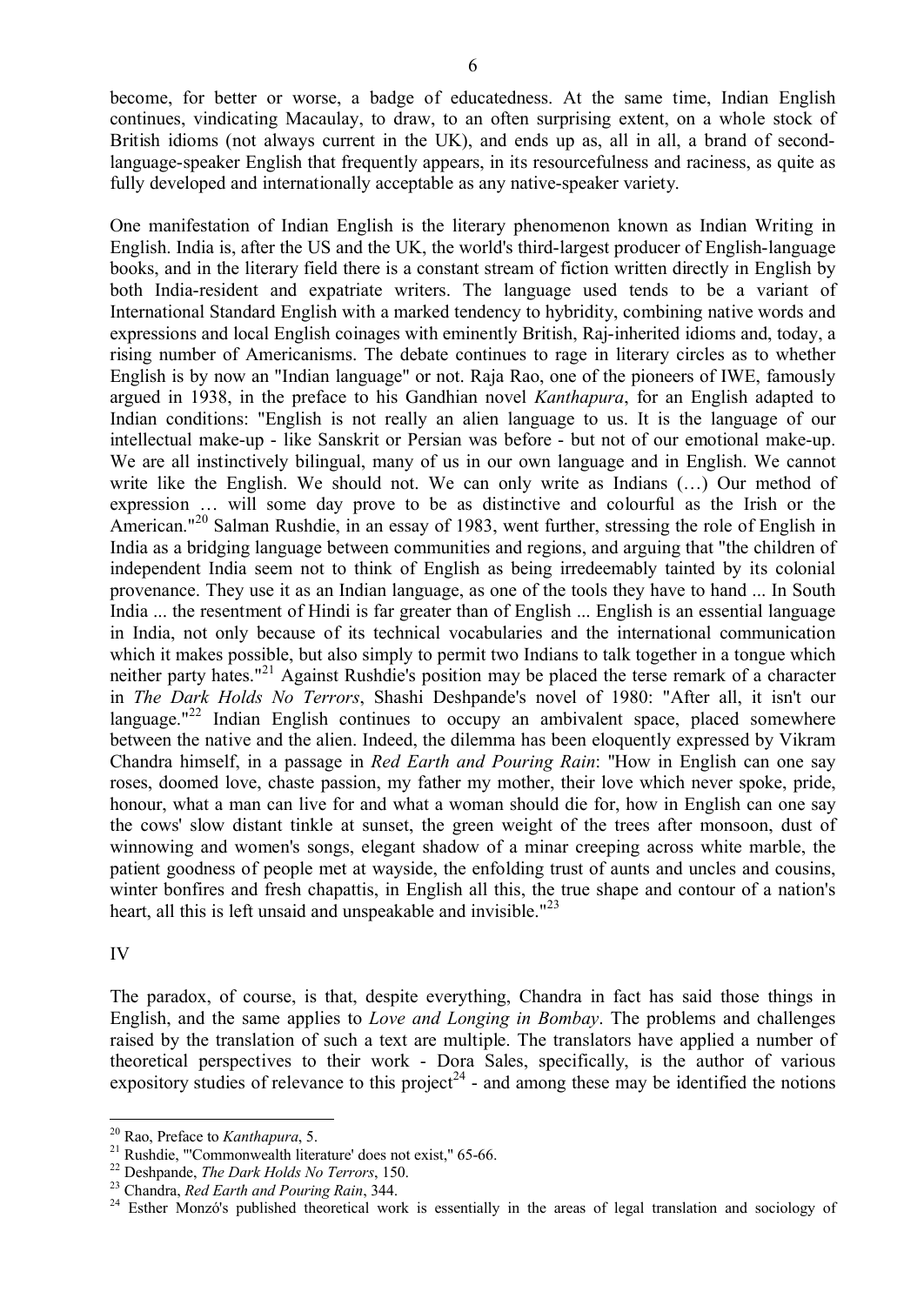of: polysystem; transculturation and the twice-translated text; and the translator's visibility. In view of the considerable body of work published by Dora Sales in this field, the theoretical remarks that follow will be to a large extent sourced from her writings, which synthesise some key contemporary arguments in the field and furnish much of the conceptual articulation that underlies the present translation.

It is today considered that when one translates, it is not just between languages but also between systems. The concept of *languages as systems* is advanced in the work of the Israeli scholar Itamar Even-Zohar, who, in his essay "Polysystem Theory" (1990), puts forward "the idea that socio-semiotic phenomena, i.e., sign-governed human patterns of communication (such as culture, language, literature), could more adequately be understood and studied if regarded as systems rather than conglomerates of disparate elements." Even-Zohar believes that a given culture should be viewed as a "polysystem," or system of systems, while stressing that where cultures interact we are dealing with a dialogue between (poly)systems: "[the 'culture' of one community] maintain[s] systemic relations with other systems organizing the 'cultures' of other communities. In history, such 'units' are by no means clear-cut or forever finalized. Rather, the opposite holds true, as the borders separating adjacent systems shift all the time, not only within systems, but between them." By allowing for shifting boundaries between systems, this definition implicitly raises the question of the *power-relations* between systems: one system may, at a given moment in history, be stronger than another. Hence, Even-Zohar argues, "a certain culture may be interfered with by another culture, as a result of which repertoires are transferred from one polysystem to another."<sup>25</sup>

Even-Zohar's polysystemic model is usefully applied to translation issues, and has been explicated by Dora Sales, who writes: "La traducción es una realidad del sistema literario y cultural. Traducir no es neutro. Desde esta asunción, nos parece importante que quienes practican la traducción sean conscientes de la necesidad de reflexionar crítica y auto-críticamente sobre este ejercicio." ("Translation is a reality of the literary and cultural system. To translate is not a neutral act. Starting from this assumption, we believe that those who practise translation have to be aware of the need to reflect on their act in a critical and self-critical fashion"). From this polysystemic perspective, translation is a *dialogue between systems*; thus, in an ethically aware practice of translation, Dora Sales argues, "se presta atención tanto a las palabras como al sistema que se encarga de otorgarles sentido" ("one pays equal attention to the words and to the system responsible for giving them sense"). $^{26}$ 

The act of translation may, then, be viewed as a dialogue between systems. However, in the case of translating IWE into Spanish, we are clearly not dealing with the simple interaction of two systems. An Indian text written in English is a reflection of an unequal power-relation between systems: a novel is produced for both the national and international market in view, inter alia, of its greater saleability and higher profile if written in English rather than an Indian language, thanks to the greater power and prestige of English. Furthermore, any such text will necessarily be a hybrid, the product of more than one system - the polysystem of English as both former colonial language and international lingua franca, and a native polysystem corresponding to Indian ways of thought and "originally" expressed in one or more Indian languages but transposed into an ultimately alien language, English. At the same time, the continued presence of the Indian polysystem will be typically signified by the presence in the English text of lexical 'Indianisms' originating in Hindi, Urdu or other Indian languages, as well as Indian-English coinages reflecting the adaptation of the colonial language to national realities.

translation.

<sup>25</sup> Even-Zohar, "Polysystem Theory."

<sup>26</sup> Sales Salvador, "La relevancia de la documentación."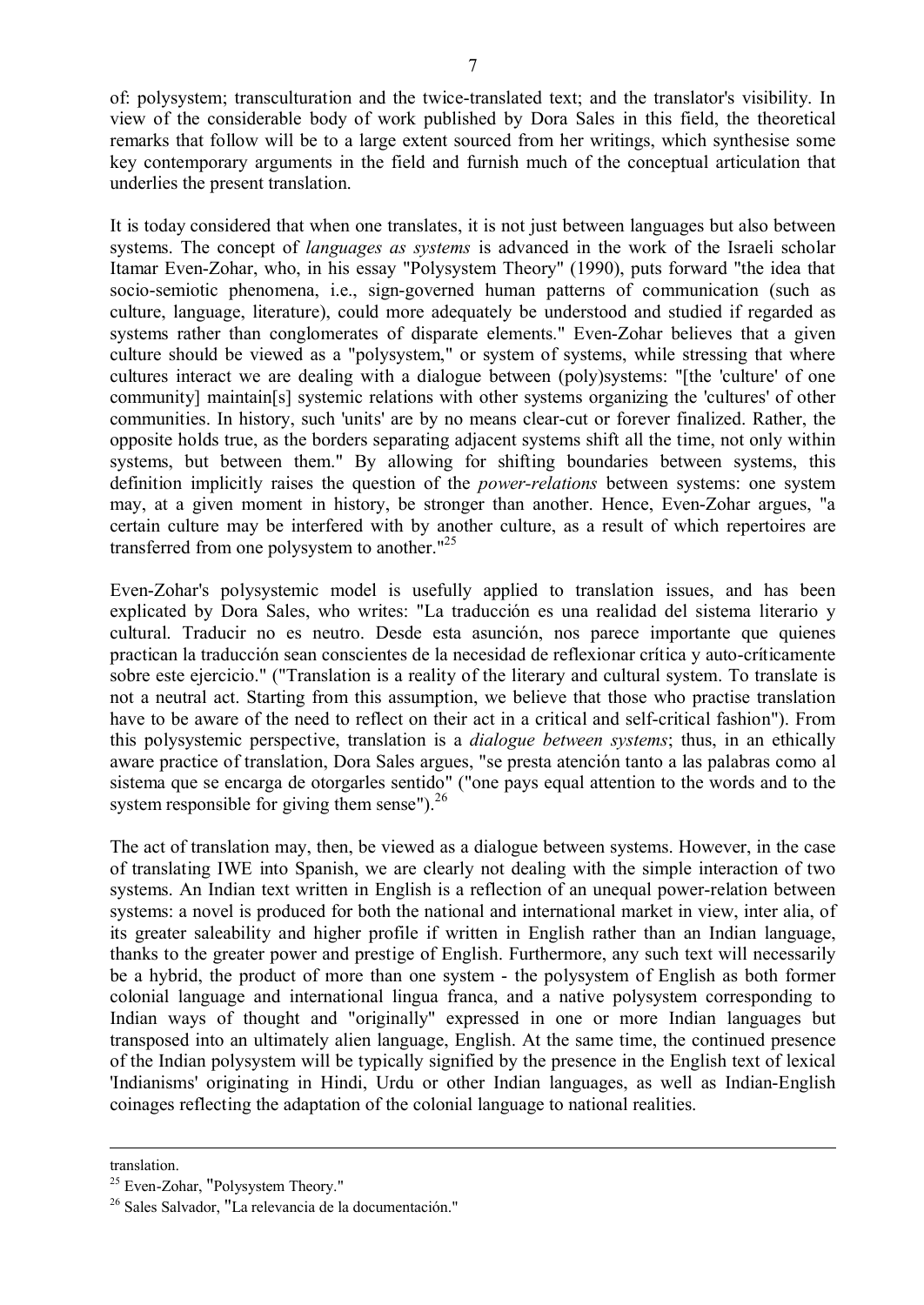A hybrid text of this nature may be usefully approached in terms not so much of multiculturalism as of *transculturation*. This concept, originated in 1940 by the Cuban anthropologist Fernando Ortiz, is invoked to lay stress on the inevitable mixity and hybridity of postcolonial cultures; Ortiz writes: "Entendemos que el vocablo *transculturación* expresa mejor las diferentes fases del proceso transitivo de una cultura a otra, porque éste no consiste solamente en adquirir una cultura, que es lo que en rigor indica la voz anglo-americana *aculturación*, sino que el proceso implica también necesariamente la pérdida o desarraigo de una cultura precedente, lo que pudiera decirse una parcial *desculturación*, y, además, significa la consiguiente creación de nuevos fenómenos culturales que pudieran denominarse *neoculturación*" ("We believe that the term *transculturation* is the best expression of the different phases of the process of transit between one culture and another, since not only does this consist of acquiring a culture, as strictly indicated by the Anglo-American term *acculturation*, but at the same time the process necessarily implies the loss or uprooting of a preceding culture, or what may be called a partial deculturation, while it further points to the consequent creation of new cultural phenomena which could be called *neoculturation*"). <sup>27</sup> Dora Sales (in a text published in English) comments on Ortiz's concept as follows: "The transcultural identity is not predicated upon the idea of the disappearance of independent cultural traditions, but rather on their continual and mutual development. Some features are lost, and some others are gained, producing new forms even as older ones continue to exist. Transculturation is a hybrid process that is constantly reshaping and replenishing itself."<sup>28</sup> The transculturation approach supersedes the centre/periphery topography of the first-world/third-world model, implying the simultaneous existence of multiple centres and a complex web of multidirectional processes. In the case of Indian Writing in English, it would point up not only the impact of English in modifying Indian thought-patterns (acculturation and deculturation), but also the rehandling and reshaping of English in the hands of its Indian users, creating new forms of hybridation (neoculturation).

The hybrid status of postcolonial texts, transcultural in nature and the product of overlapping polysystems, has led some to maintain that an instance of IWE such as Chandra's book is a text *whose original has already been translated*. The act of translation into another language such as Spanish would then become a re-translation. Dora Sales, in her book *Puentes sobre el mundo*, summarises this position thus: "Las narrativas de transculturación son … ejemplos peculiares de autotraducción derivados del bilingüismo o plurilingüismo de sus autores. Son textos *originales* que en sí ya llevan la carga de la traducción, *ya* constituyen una traducción ..., y motivan un replanteamiento de las nociones elementales del proceso traductor." ("Transcultural narratives are … highly particular instances of self-translation arising from their authors' bilingual or multilingual status. They are *original* texts which already bear the burden of translation, *are*  already a translation …, and give rise to a new questioning of the basic notions of the translation process").<sup>29</sup> Some might find this concept more a rhetorical figure than a literal reality, since the author has in fact only written one text. Nonetheless, it would seem to be partly borne out by Chandra's text itself, if we recall that the material narrated by Subramaniam through Ranjit, in English, relates to the lives of imaginary subjects operating in various other languages, and in that sense has already been translated (one might add that any work of literature written in India in any language will contain at least some imputedly translated material, given the intensely multilingual make-up of the country). The notion of a twice-translated text is certainly useful in alerting us to the linguistic and cultural complexities that underlie such an original before it is ever translated.

<sup>27</sup> Ortiz, *Contrapunteo del Tabaco y del Azúcar*, 134-135.

<sup>28</sup> Sales Salvador, "Vikram Chandra's Constant Journey," 4.

<sup>29</sup> Sales Salvador, *Puentes sobre el mundo*, 466.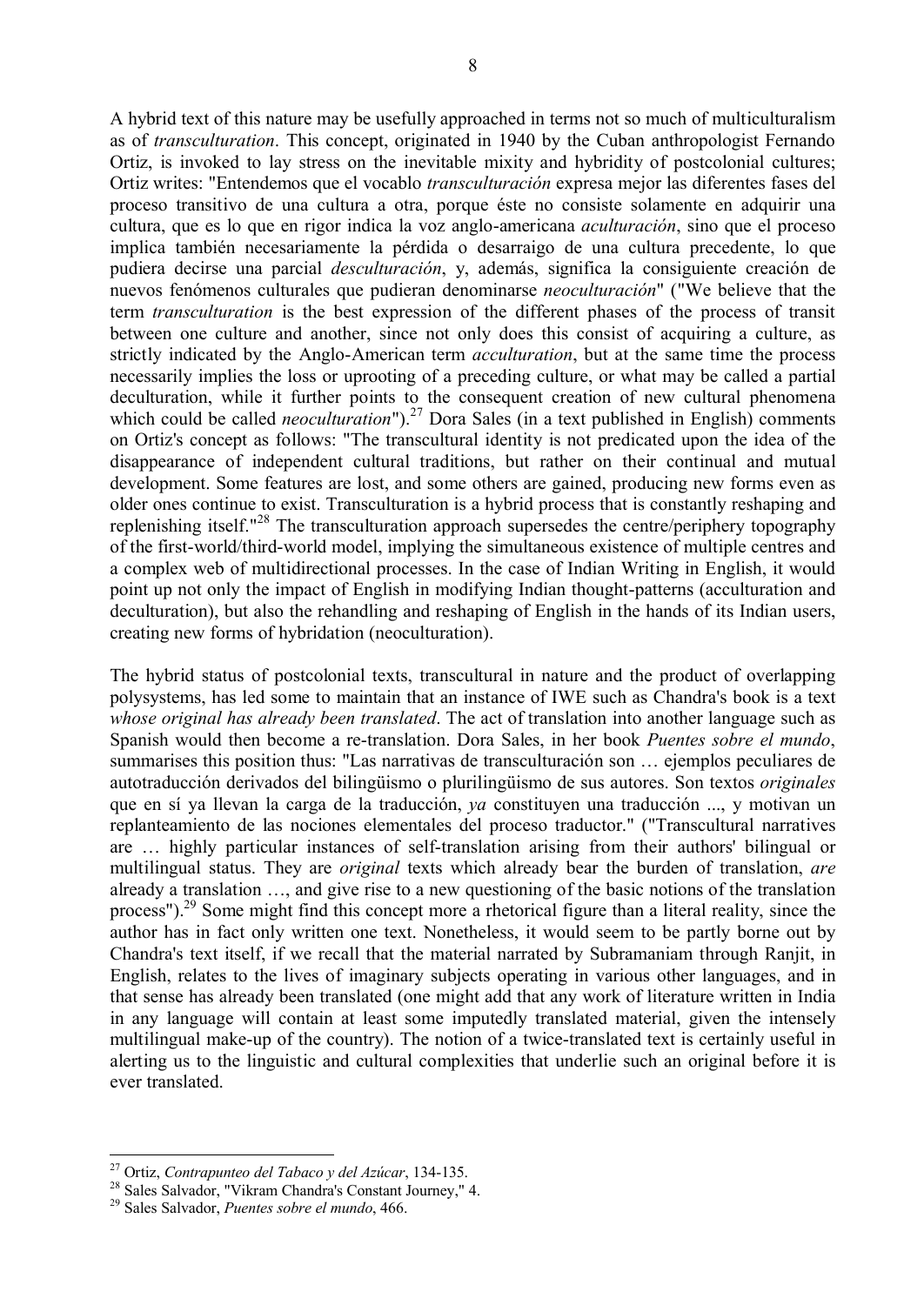The concepts of polysystem, transculturation and twice-translatedness, applied as theoretical postulates to the practice of translation, all serve to denaturalise the translated text and point up its status as a cultural and historical product that is not exempt from taking sides. In this context, Vikram Chandra's translators have applied the notion, deriving from the influential translation theorist Lawrence Venuti, of the translator's visibility. Venuti argues that the aim of a culturally aware translation is not to produce a transparent, hyper-fluent or natural-seeming translated text, but to *make visible the fact that it has been translated.* As Dora Sales puts it in *Puentes sobre el mundo,* "Venuti … propone una traducción que no *domestique* el texto extranjero, haciéndolo *familiar* para el lector (occidental), sino una traducción *extranjerizante*, que permita que el texto sea portador de una diferencia, de una alteridad declarada y manifiesta, desde una perspectiva ética" ("Venuti … proposes a form of translation that does not *domesticate* the foreign text, making it *familiar* for the (Western) reader, but, rather, a *foreignising* mode of translation enabling the text to become the bearer of difference, of declared and manifest otherness, from an ethical perspective"). <sup>30</sup> Venuti himself has declared: **"**Translation never communicates in an untroubled fashion because the translator negotiates the linguistic and cultural differences of the foreign text by reducing them and supplying another set of differences,"<sup>31</sup> and has even gone so far as to argue that "fluency masks a domestication of the foreign text that is appropriative and potentially imperialistic" and should be "countered by 'foreignising' translation that registers the irreducible differences of the foreign text." $^{32}$  Taking account of this perspective, the translators have chosen to retain the lexical "Indianisms" of the original, italicising them in the text and explaining them in a glossary (prepared with the help of Vikram Chandra himself),<sup>33</sup> and to furnish a Translators' Note at the end. As the original contains no glossary,<sup>34</sup> the translators' insertion of such a facility not only heightens the translation's visibility but actually makes it *more* fully comprehensible to the average Hispanophone reader than the original is likely to be to that reader's non-Indian or non-Indophile Anglophone counterpart. The visibility principle has not yet gone so far as to make it likely that the translator's photograph will appear tomorrow on dust-jackets alongside the author's, but this translation appears to the reader as one that quite clearly has its own visible translatedness as one of its goals.

#### V

The theoretical postulates behind the Spanish text having now been established, we may proceed to examine how they are deployed in the context of some of the challenges and difficulties thrown up by the actual words on the page.

To begin at the beginning, Chandra's original title has been transposed into Spanish word for word, *Love and Longing in Bombay* becoming *Amor y añoranza en Bombay*: even the alliteration of the original has its near-equivalent in an assonance. The translators have resisted any marketdriven temptation to change the title (this by contrast, for instance, with what has been done to the title of the German version of this book and, indeed, Chandra's two others). <sup>35</sup> Bombay's official name was changed to the "authentically Marathi" Mumbai in 1996 at the behest of a

<sup>30</sup> Sales Salvador, *Puentes sobre el mundo*, 231.

<sup>31</sup> Venuti, "Translation, Communication, Utopia," 482.

<sup>32</sup> Venuti, "1990s and Beyond,", 334.

<sup>33</sup> See Chandra, *Love and Longing in Bombay*, translation, 309n.

<sup>&</sup>lt;sup>34</sup> For the original text of *Sacred Games*, an on-line glossary is available on the publishers' website, and is mentioned, with URL, on the introductory page of the UK edition. By contrast, no such facility has been provided for the originals of Chandra's two other books.

<sup>35</sup> The German titles are: *Tanz der Götter* (*Dance of the Gods* - *Red Earth and Pouring Rain*), *Die fünf Seiten des Lebens: Bombay-Geschichten* (*The Five Sides of Life: Bombay Tales* - *Love and Longing in Bombay*), and *Der Gott von Bombay* (*The God of Bombay*) and *Bombay Paradise* (*Sacred Games*, split uncanonically into two). None of these titles bears any resemblance to the original titles. It may also be noted that, as we have seen above, the inaccurate title of the first Spanish edition of *Red Earth and Pouring Rain* has been corrected in the second edition.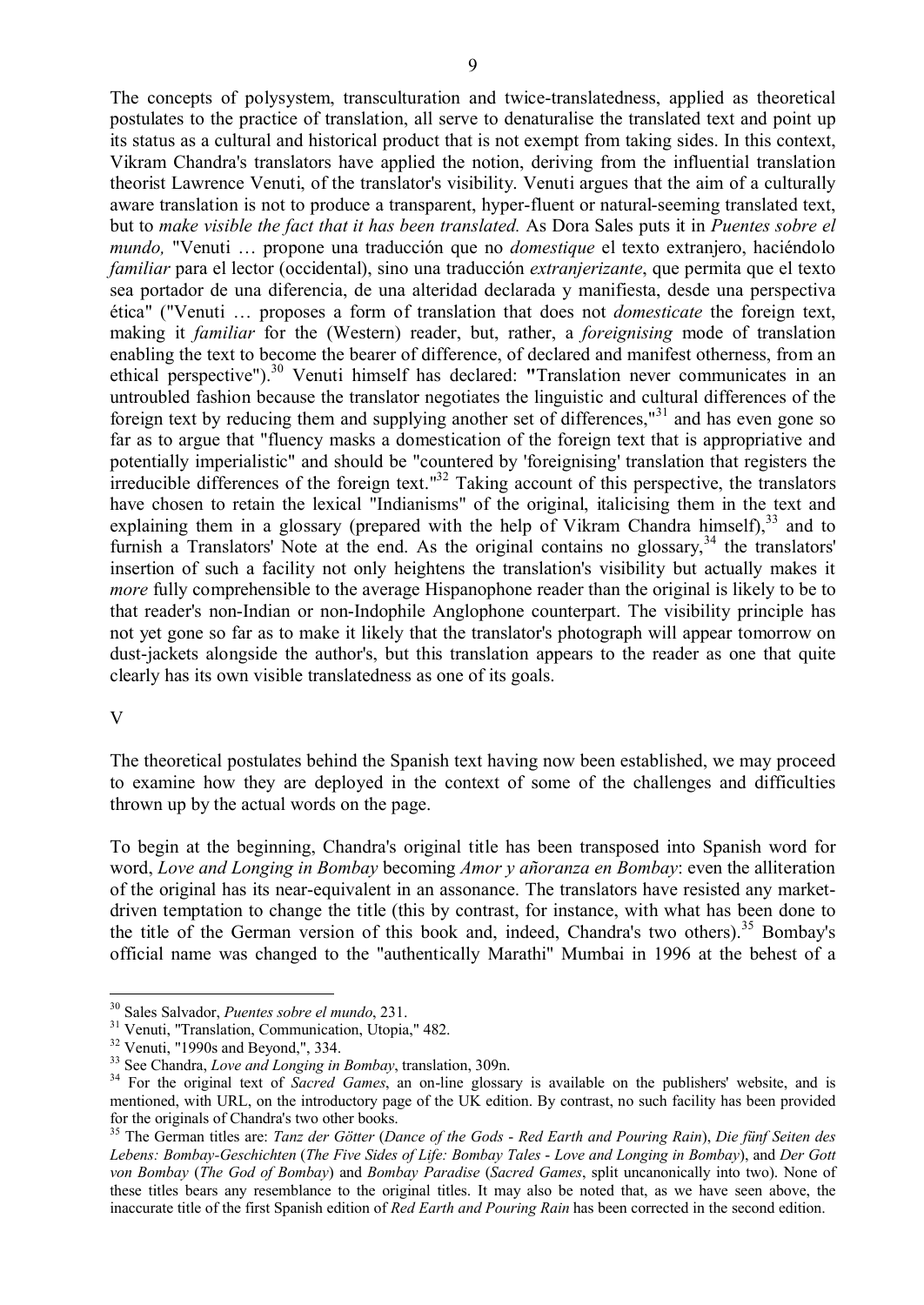Hindu-nationalist state government, but this change, perceived by many as communalist and anti-cosmopolitan, has met with only partial acceptance, be it among ordinary Bombayites or from globally-oriented intellectuals and writers. In *Love and Longing in Bombay* (not *'in Mumbai*'). Mumbai occurs only once, and ambivalently, in the original, at the end of the final story, "Shanti," and therefore of the book, and the translation faithfully reflects this, itself too using Mumbai only at that once and final moment<sup>36</sup> (in *Sacred Games*, published nine years later, Chandra uses the two names interchangeably). The Bombay-Mumbai issue is further carefully explained in the Translators' Note,<sup>37</sup> and in this the Spanish version faithfully reflects both the cultural complexities of today's India and Vikram Chandra's own perception of them in this book.

With a similar concern for faithfulness, the five section-headings with their Sanskritic titles, "Dharma," "Shakti," etc, are left unchanged (and are explained in the glossary). Indeed, all Indian terms occurring in the original are retained, italicised at every occurrence (not just the first), and explained and commented on in the glossary. This strategy is used, rather than glossing or paraphrasing within the text or resorting to footnotes or endnotes, thus combining translator visibility with reader-oriented concerns of aesthetic "look" and readability. The textual elements liable to cause challenges or difficulties to the Spanish-speaking reader are manifold and diverse. We shall in the first place take the opening story, "Dharma," so as to explicate the range of general problems involved, and will then go on to look at further examples drawn from the remaining stories.

The most obvious category of difficulty is that of lexical "Indianisms." To take a random example from "Dharma", the first story, page 19 of the original contains the following such terms, all italicised: "dhoti" (male garment), "thali" (plate for eating, four times) and "diya" (clay lamp, three times), and the translators' strategy, here as always, has been to retain, italicise and gloss them. <sup>38</sup> Certain cultural allusions in the original, though, are not explicit but implicit: Chandra's text is clearly written, within the context of the global English polysystem, for an Indian-anglophone readership first and for an International English public second, as is evident from the recurrent "assumed" cultural references across the stories. On the very first page, Chandra's original takes for granted a Bombay topography that will be known to the Indian reader, referring to "the Fountain" (this is Flora Fountain, a central Bombay landmark), rather than spelling it out - a strategy followed in the Spanish text, which has "la Fuente," thus connoting a known cityscape.<sup>39</sup> In "Dharma," with its military setting, the allusions in that register are assumed to be understood by an Indian target reader. These include placenames such as Sylhet<sup>40</sup> (in Bangladesh, thus marking, for the subcontinental reader, a clear reference to the Bangladesh war of 1970), and Leh<sup>41</sup> (in the Ladakh region of Jammu and Kashmir state, thus indicating the ongoing Indo-Pakistani conflict over Kashmir). The exact connotations of these locations may not be picked up by a Spanish-speaking reader, but simply as subcontinental toponyms they connote a generalised "South Asian-ness," and the translators have chosen not to explicate them further. In this story, when the main character, General Jago Antia, is introduced it is not explicitly said that he is a Zoroastrian (or Parsi), but this will be obvious to the Indian reader through implicit reference to that religious community of Persian origin. His full first name, Jehangir, is typically Parsi; his dead brother bears the very Persian name of Sohrab. Elements with Parsi connotations coexist in the story with other "general Indian" indicators such as the above-mentioned "dhoti" and "thali," and to the Hispanophone reader not all the tell-tale

<sup>36</sup> Chandra, *Love and Longing in Bombay*, original, 256, translation 307.

<sup>37</sup> See Sales Salvador and Monzó Nebot, "Nota de las traductoras,", 328-329.

<sup>38</sup> Chandra, *Love and Longing in Bombay*, original 19, translation, 33-34.

<sup>39</sup> Ibid., 1, 13.

 $40$  Ibid., 4, 17.

 $41$  Ibid., 3, 16.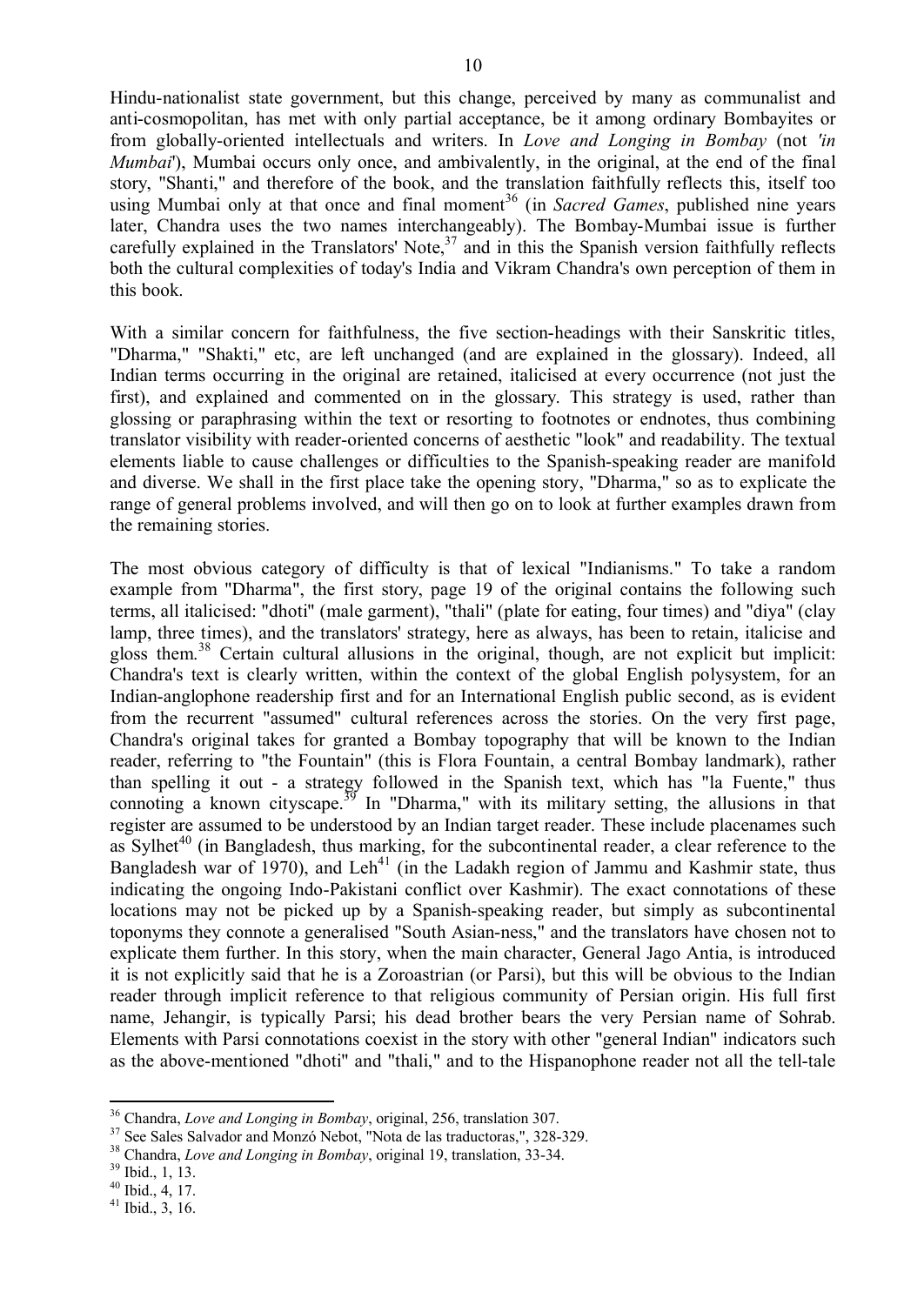signs may register. The translators have, rather than intervene on the text, explained the Parsi factor via the glossary, but the negotiation of that factor in its relationship with the "general Indian" elements is a task left to the readers, in accordance with their degree of familiarity with things subcontinental.

However, not all textual difficulties liable to confront a Spanish-speaking reader relate directly to the text's "Indianness". Indian English still bears the colonial imprint as much as does Indian society, and, still in the first story, some of the challenges to translator and reader actually arise from Britishisms and, therefore, the original's transcultural status. We find among Jago Antia's memories the following: "he was the most beautiful batsman, like a dancer he turned their bouncers to the boundaries with his wrists." This is a direct allusion to cricket, a sport whose lexicon and imagery Britons and Indians have in common but which remains a closed book to mainland Europeans. Even the most sporting-illiterate British person will understand such cricketing metaphors as "keep a straight bat" or "be on a sticky wicket", and so will an Anglophone Indian; but to the translator into a language such as Spanish, cricket poses an immediate problem of intelligibility. In the extract just quoted, "batsman" is a basic cricketing term, while "bouncers" is more specialised (according to the *Concise Oxford Dictionary*, a "bouncer" is "a ball rising high after pitching"). The Spanish text runs thus: "era el bateador más extraordinario, que, como un bailarín, devolvía los rebotes a los límites con un juego de muñecas."<sup>42</sup> Chandra's translators have, here and elsewhere, opted to translate the cricketing references fairly literally, thus no doubt giving their readers the general sense of a sport the details of which will not necessarily be understood. Here, then, the transcultural text both reveals and conceals its nature in translation.

Elsewhere in Chandra's text, the multicultural nature of Indian (and Bombay) society emerges through evocation of the cultural and linguistic peculiarities of different ethnic and religious groups. In the story "Kama," the police inspector Sartaj is a Punjabi-speaking Sikh, while the family he investigates are Gujaratis. Cultural heterogeneity is signified in the original through snatches of telephone dialogue in Punjabi between Sartaj and his mother, and the translators have respected this, retaining (and glossing) the Punjabi passages despite them not being immediately intelligible to an outsider. <sup>43</sup> In the same story, the Gujarati character Patel listens to tapes of ghazals, a type of song sung in Urdu, and a snatch is quoted; the translation keeps both the word "ghazal" and the Urdu quotation. It should be further be noted that at moments where a character (typically, a more prestigious one) is represented as actually speaking in English, the translation has carefully retained that nuance. Thus, in "Shakti", Ganga, a cleaning lady who works for both of the story's rival families, tells one wife, Sheila (in a dialogue imputedly held in Hindi<sup>44</sup>), how the other, Dolly, "talks in English, chutter-chutter-chutter"; and here the Spanish text, rather than elide the linguistic complexity of the Indian situation, graphically reads: "cómo hablaba en inglés, *inglish inglish inglish*."<sup>45</sup> This reflects a deliberate decision by the translators, as explained in their Translators' Note, to convey in Spanish at the relevant moments something of the role and function of English as a language of power within the Indian language mosaic. <sup>46</sup> The Indian multilingualism which the translators have striven to preserve does, then, also include English, and, indeed, other specificities of an Indian-English nature are retained. These include local toponyms such as "VT" in "Artha" (the Victoria Terminus railway station, now officially

<sup>42</sup> Ibid., 23, 39.

 $43$  Ibid., 76, 99.

<sup>&</sup>lt;sup>44</sup> Vikram Chandra has explained to the author of this paper that this dialogue would have been held in Hindi, as the lingua franca permitting communication between the Punjabi-speaking Sheila and the Marathi-speaking Ganga.

<sup>45</sup> Ibid., 64, 86. This relationship recurs in *Sacred Games*, raising similar problems for the translator.

<sup>46</sup> See Sales Salvador and Monzó Nebot, "Nota de las traductoras": "la traducción conserva reflexionadamente algunas referencias al inglés, como idioma dominante en esta situación de desquilibrio entre lenguas" ("the translation deliberately retains a number of references to English, as the dominant tongue in this situation of imbalance between languages"- 330).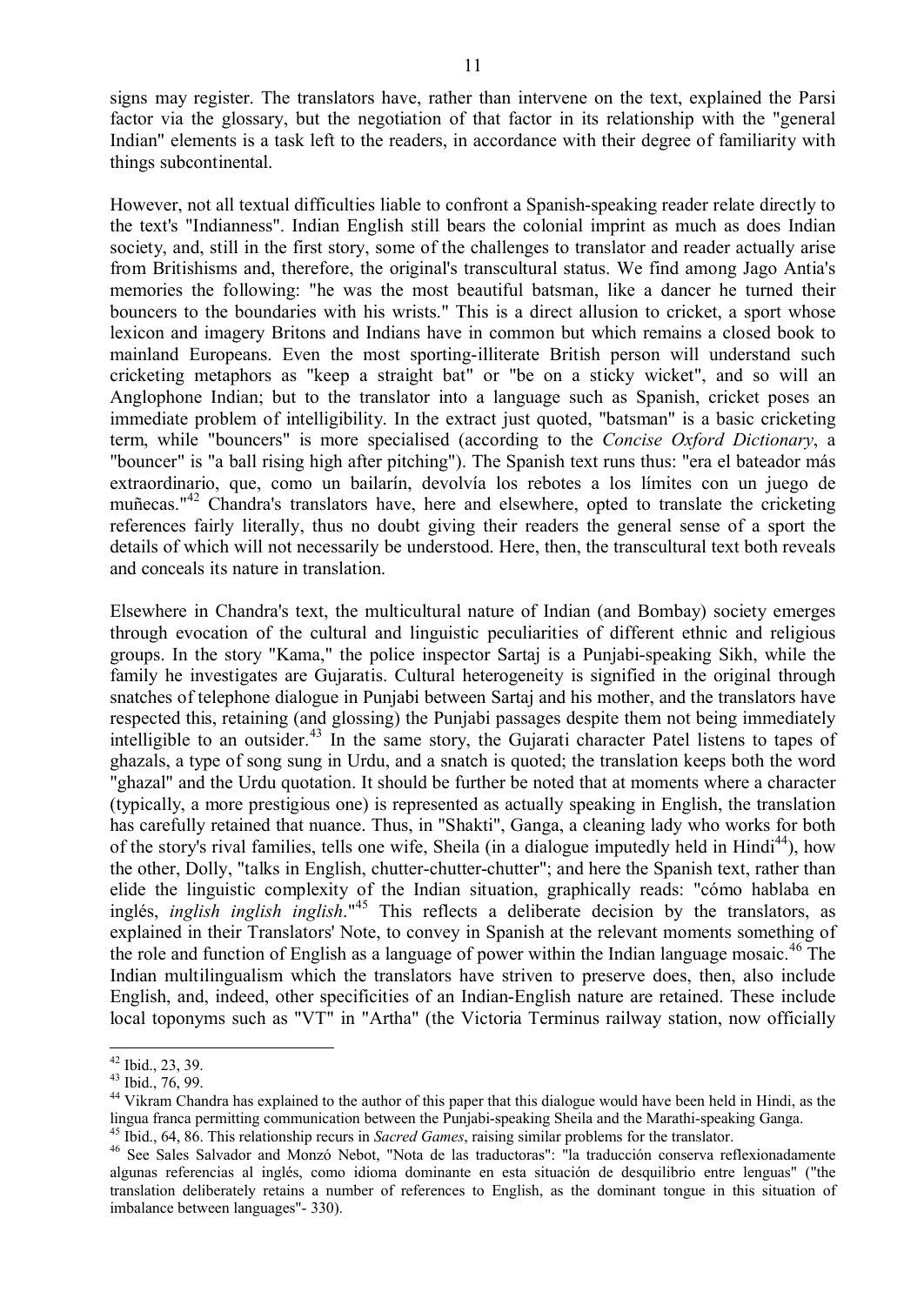renamed);<sup>47</sup> this is not glossed, and nor are other acronyms, such as, in "Kama," "IIT" (Indian Institute of Technology)<sup>48</sup> or "MLA" (Member of the Legislative Assembly).<sup>49</sup> One wonders, however, if it might not have been useful to extend the glossary's scope to cover such cases. which, if not "Indianisms" in the sense of deriving from Indian languages, nonetheless reflect a specifically subcontinental use of English.<sup>50</sup>

The story "Kama," from which the examples in this paragraph will be taken, happens to be particularly indicative of the heterogeneity of Indian English. Here too, the text's multiple "Indianisms" are fully respected, and this is even the case with a numerical term like "lakh" (the standard, native-derived Indian English term for a hundred thousand), which is not paraphrased as an information-oriented strategy might have dictated, but is, rather, retained, italicised and duly explained in the glossary.<sup>51</sup> On the other side of the fence, the story also offers expressions which native-speaker readers will remark as distinctive and as pertaining to the Indian variety of English. The interrogative phrase "your good name?", which appears quaint to a Briton but is standard in India, has been translated non-identically on different occasions, as "*i* su nombre?" and "¿quién es usted?", $52$  so that, no doubt inevitably, a certain nuance of difference disappears. Equally, certain - to an anglophone reader - evident Britishisms end up somewhat watered down in translation. To take a example from cricket once more, the term "test match" is translated simply as "partido internacional," which, while correct, lacks specificity (the Spanish phrase, "el partido internacional que todo el mundo estaba escuchando," does not communicate the *cricketing* excitement of the original, "the test match that everybody was listening to").<sup>53</sup> Similarly, terms like "sahib" and "khaki," which have been naturalised into British English and thus imply to a British reader a certain, long-standing Anglo-Indian cultural convergence, are in the Spanish text retained, italicised and glossed, but lose their transcultural patina. 54 Americanisms, too, occasionally raise their heads in the original (Vikram Chandra does after all live half the year in the US), as in "desk clerk" (where British English would have "receptionist"), and "keychain" rather than "keyring," but if the Spanish renderings, "recepcionista" and "llavero,"<sup>55</sup> are of course correct, there is again little, if anything, that can be done from the translator's side to draw the Hispanophone reader's attention to the distinctive Americanness of such elements within Indian English.

## VI

If we now turn briefly to the specifically *Spanish* linguistic aspects of the translation, it should first of all be said that the translators' command of the Spanish language and its lexical resources is of a gratifyingly high standard. Chandra's text has been rendered into clear and attractive Spanish - specifically, standard international Spanish, in its European variety but expressed so as not to create gratuitous difficulties for Latin American readers. Beyond this, a specific point deserves mention, namely the conscious avoidance of anglicisms. The story "Artha," with its ITindustry setting, contains a considerable amount of computer terminology. In view of the everincreasing influence of anglicisms in the computer lexicon worldwide, the translators are to be congratulated on their systematic eschewing of such forms throughout this story: "software" is

<sup>47</sup> Chandra, *Love and Longing in Bombay*, original, 184, translation, 225 (this station, completed in 1888, is now officially called the Mumbai Chhatrapati Shivaji Terminus).

<sup>48</sup> Ibid., 103, 132.

<sup>49</sup> Ibid., 105, 133.

<sup>50</sup> The on-line glossary for *Sacred Games* includes terms in English as well as in ten Indian languages, Arabic, and an indeterminate "Bombay slang".

 $51$  Ibid., 94, 120.

<sup>52</sup> Ibid., 80, 104 and 128, 160.

<sup>53</sup> Ibid., 85, 110.

<sup>54</sup> Ibid., 134, 167 and 84, 109.

<sup>55</sup> Ibid., 127, 159 and 100, 128.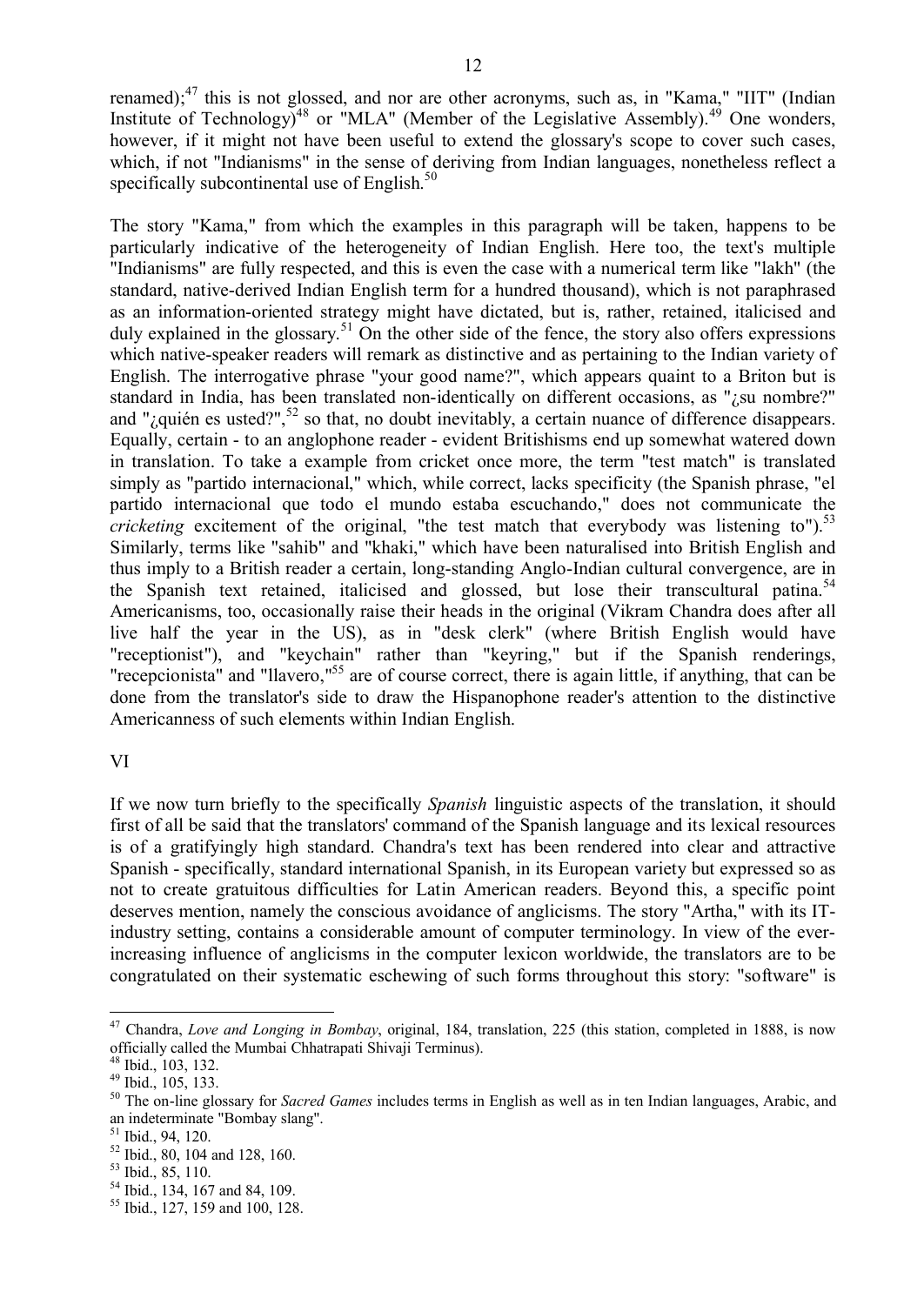translated by "programa," "hardware" by "arquitectura," "máquinas" or "equipo," "bug" by "fallo" or "error," "debug" by "depurar," and "crash" by "caída," and indeed not one single IT anglicism is to be found.<sup>56</sup> The translators thus deploy the full generative resources of the Spanish language, rather than using the transatlantic connotations of the IT domain to reduce a specifically Indian computer environment to an Americanised global soup. The globalising aspects of Chandra's text are thus made more palatable to Hispanophone readers who may themselves be concerned over the less salubrious effects of globalisation.

The author of this paper hopes to have shown, on the basis of the above examples and writing as an English native speaker with a long-standing knowledge of Spanish, that this translation may be considered a qualitative success, as a carefully and sensitively executed rendering of an Indian English text, imbued with respect for the original and its cultural specificities and heterogeneities. If Bombay is home to the Gateway of India, Vikram Chandra's *Love and Longing in Bombay* is itself a gateway to the teeming multiplicity of that great city, and Dora Sales' and Esther Monzó's translation has, beyond doubt, helped open up that gateway to a host of Spanish-speaking readers to whom it would otherwise have been closed.

\*\*

# WORKS CITED

- Constitution of India, <http://indiacode.nic.in/coiweb/welcome.html>.

- The [Indian] Constitution (Ninety-Second Amendment) Act, 2003 (7 January 2004).  $\langle \text{http://164.100.10.12/coiweb/amend/amend92.htm}$ .

Bassa i Martín, Ramon. "La sombra del elefante: Influencias de la literatura y la cultura indias en la literatura catalana. Una aproximación" [pamphlet]. New Delhi: Jawaharlal Nehru University, 2006.

Chandra, Vikram. *Red Earth and Pouring Rain*. 1995. London: Faber and Faber, 1996.

Chandra, Vikram. *Tierra roja*. Trans. José Luis Fernández-Villanueva Cencio. Madrid: Siruela,

1996. 2nd edn., *Tierra roja y lluvia torrencial*. Ed. and rev. Dora Sales Salvador. Madrid:

Siruela, 2005.

Chandra, Vikram. *Love and Longing in Bombay*. London: Faber and Faber, 1997.

Chandra, Vikram. *Amor y añoranza en Bombay*. Trans. Dora Sales Salvador and Esther Monzó Nebot. With Glossary and Translators' Note. Madrid: Espasa, 2001.

Chandra, Vikram. *Sacred Games*. London: Faber and Faber, 2006.

Chandra, Vikram. *Juegos sagrados*. Trans. Dora Sales Salvador. With Glossary and Translator's Note. Barcelona: Random House-Mondadori, 2007.

Deshpande, Shashi. *The Dark Holds No Terrors*. 1980. New Delhi: Penguin, 1990.

Even-Zohar, Itamar. 1990. "Polysystem Theory." Poetics Today 11:1: 9-26. Republished at: <www.tau.ac.il/~itamarez/papers/ps-th-r.htm>.

Fruns, Javier and Aparajit Chattopadhyay (trans). *Cuentos de Calcuta* [Bengali originals by various authors]. New Delhi: Saga (n.d.).

Graddol, David. "The Decline of the Native Speaker" (1999). In Gunilla Anderman and Margaret Rogers (eds.). *Translation Today: Trends and Perspectives*, Clevedon, England: Multilingual Matters, 2003, 152-167.

Kuhiwczak, Piotr. "The Troubled Identity of Literary Translation." In Gunilla Anderman and Margaret Rogers (eds.). *Translation Today: Trends and Perspectives*, Clevedon, England: Multilingual Matters, 2003, 112-123.

Macaulay, Thomas Babington. "Minute on Indian Education." 1835. Singapore: National University of Singapore, 2003. <www.scholars.nus.edu.sg/literature/macaulay.html>.

Mallikarjun, B. "An Exploration into Linguistic Majority-Minority Relations in India." Language in India, Vol. 4:8, August 2004. <www.languageinindia.com/aug2004/dlamallikarjun2.html>.

<sup>56</sup> Ibid., 180, 222; 159, 196; 165, 203; 179, 219; 158, 194; 168, 206; 166, 204; 202, 246.